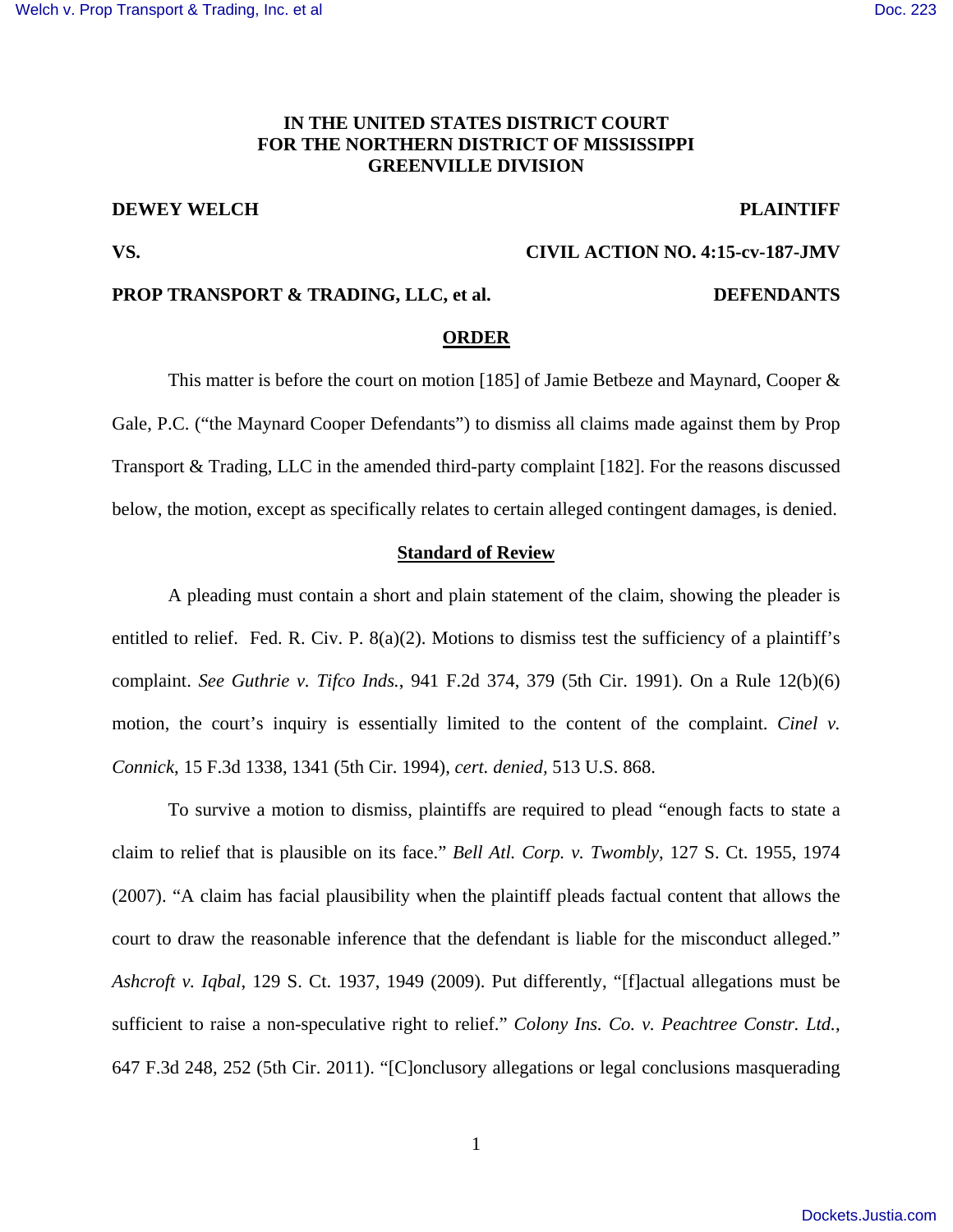as factual conclusions will not suffice to prevent a motion to dismiss." *Taylor v. Books A Million, Inc.*, 296 F.3d 376, 378 (5th Cir. 2002).

### **Analysis**

 According to the Maynard Cooper Defendants, their motion to dismiss all claims asserted by Prop Transport is premised on the fact that the damages Prop Transport alleges it incurred on account of the Maynard Cooper Defendants' conduct "were contingent, and are now non-existent due to the court's recent rulings." Memo in Support of Motion to Dismiss [186] at 2; *see also*, Reply [193] at 2.

The court finds, to the extent that Prop Transport sought, by way of the amended thirdparty complaint, those damages as it might incur *in the event* that certain deemed admissions and entry of default were not withdrawn/set aside by the court, the complaint, indeed, fails to state a cause of action. Those claims, as plead, were not ripe when asserted (and, for that matter, they will not become ripe in light of the court's setting aside of the default and withdrawal of the admissions). *See Nat'l Wildlife Fed'n v. Goldschmidt*, 677 F.2d 259, 263 (2d Cir. 1982) ("Courts have no business adjudicating the legality of non-events."); *Texas v. U.S.*, 523 U.S. 296 (1998) (A claim is not ripe for adjudication if it rests upon contingent future events that may not occur as anticipated or may not occur at all.); *Doe v. Virginia Dept. of State Polic*e, 713 F.3d 745 (4th Cir. 2013), *cert. denied*, 2014 WL 1124857 (U.S. 2014) (A claim should be dismissed as unripe if the plaintiff has not yet suffered injury, and any future impact remains wholly speculative.).

 However, these contingent damages are not the only damages sought by the Third-Party Plaintiff, Prop Transport, against the Maynard Cooper Defendants. The Maynard Cooper Defendants are also alleged to have caused Prop non-contingent damages. By way of example only, Prop Transport alleges: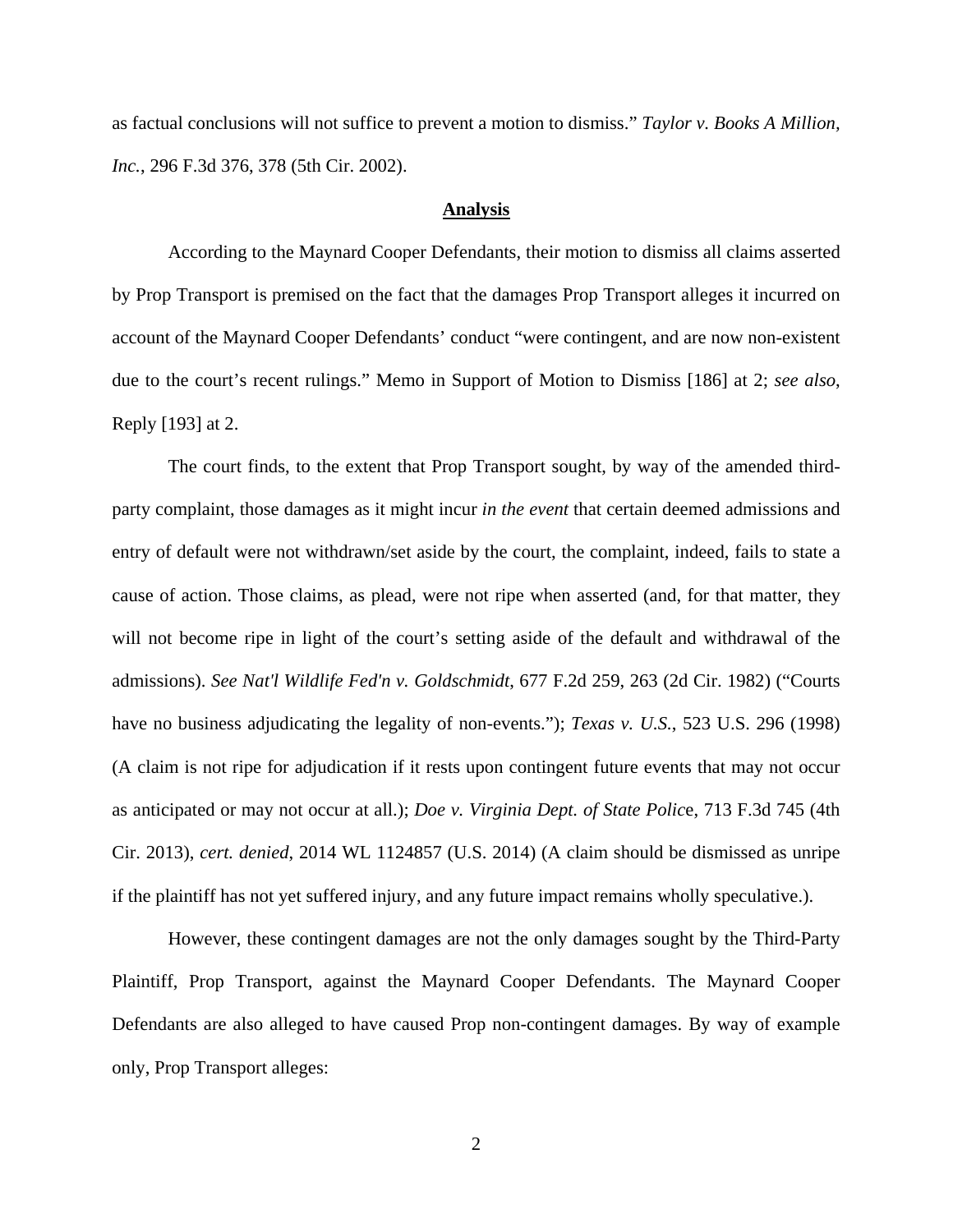- it had to retain counsel at its expense to pursue the defense of the Welch lawsuit, which of course, would include expenses associated with setting aside the deemed admissions and default alleged to have resulted on account of Maynard Cooper's wrongful conduct (third-party complaint [182] at, *inter alia*, ¶¶ 37, 38, 77(a));
- that the Maynard Cooper Defendants billed Prop Transport for work done for the benefit of itself and/or Great American (third-party complaint [182] at  $\P$   $\mathfrak{N}$ , 47(g)); and
- that after advising Prop Transport that the Maynard Cooper Defendants would be representing them on the cross-claim asserted against Prop Transport by the Port and assuming that defense, the Maynard Cooper Defendants refused or failed to represent Prop Transport even though, according to the complaint, defense coverage for that claim was never withdrawn by Great American. *See* third-party complaint [182] at ¶¶ 25, 28- 31. As a result, Prop was caused to retain other counsel to defend the cross-claim and incur defense costs associated with doing so. *Id.*

 In short, the Maynard Cooper Defendants have moved to dismiss all claims asserted against them on the flawed premise that only claims for contingent damages specifically related to the second entry of default and deemed admissions are asserted by the Third-Party Plaintiff against them. As demonstrated above, other alleged wrongdoing and damage is asserted, and importantly, on the instant motion, is not materially addressed by the Defendants.<sup>1</sup> Accordingly, unless and until, on proper motion to dismiss for failure to state a claim, these other allegations are dismissed, they will remain.

 $\overline{a}$ 

<sup>&</sup>lt;sup>1</sup> The Defendants acknowledge the third-party complaint seeks as against, among others, the Maynard Cooper Defendants, fees and expenses incurred in defending the underlying claims (citing ¶ 77(a) of the thirdamended complaint [182]; memo in support of motion to dismiss [186] at 3). However, the Maynard Cooper Defendants simply assert in conclusory fashion that "no allegations connect the Maynard Cooper Defendants with an obligation to pay such defense costs." Memo [186] at 3. As noted above, a number of such allegations are made by Third-Party Plaintiff. Defendants have never briefed whether such allegations, as made, give rise to legally cognizable claims.